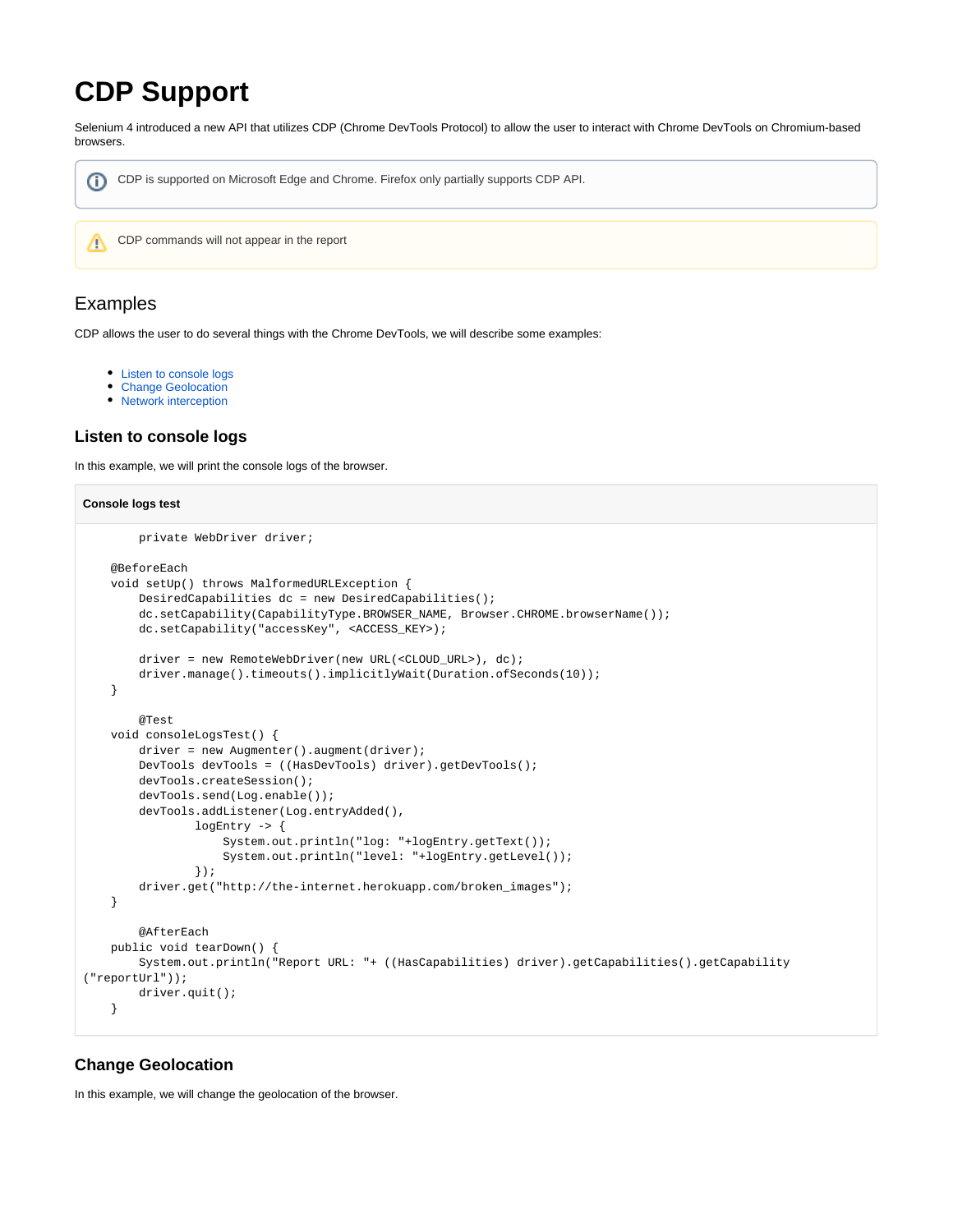#### **Geolocation test**

```
 private WebDriver driver;
     @BeforeEach
     void setUp() throws MalformedURLException {
         DesiredCapabilities dc = new DesiredCapabilities();
         dc.setCapability(CapabilityType.BROWSER_NAME, Browser.CHROME.browserName());
         dc.setCapability("accessKey", <ACCESS_KEY>);
         driver = new RemoteWebDriver(new URL(<CLOUD_URL>), dc);
       driver.manage().timeouts().implicitlyWait(Duration.ofSeconds(10));
     }
         @Test
     void geolocationTest() {
         double expectedLatitude = 52.5043;
         double expectedLongitude = 13.4501;
         driver = new Augmenter().augment(driver);
         driver.get("https://my-location.org/");
         // Change geolocation
         DevTools devTools = ((HasDevTools) driver).getDevTools();
         devTools.createSession();
        devTools.send(Emulation.setGeolocationOverride(Optional.of(expectedLatitude),
                 Optional.of(expectedLongitude),
                 Optional.of(1)));
         driver.get("https://my-location.org/");
         // Extract new geolocation
         double actualLatitude = Double.parseDouble(driver.findElement(By.xpath("//*[@id='latitude']")).
getText());
        double actualLongitude = Double.parseDouble(driver.findElement(By.xpath("//*[@id='longitude']")).
getText());
        Assertions.assertEquals(expectedLatitude, actualLatitude, "Wrong latitude");
        Assertions.assertEquals(expectedLongitude, actualLongitude, "Wrong longitude");
     }
         @AfterEach
     public void tearDown() {
        System.out.println("Report URL: "+ ((HasCapabilities) driver).getCapabilities().getCapability
("reportUrl"));
        driver.quit();
     }
```
#### <span id="page-1-0"></span>**Network interception**

In this example, we will intercept network communication with the browser to show a message that we want.